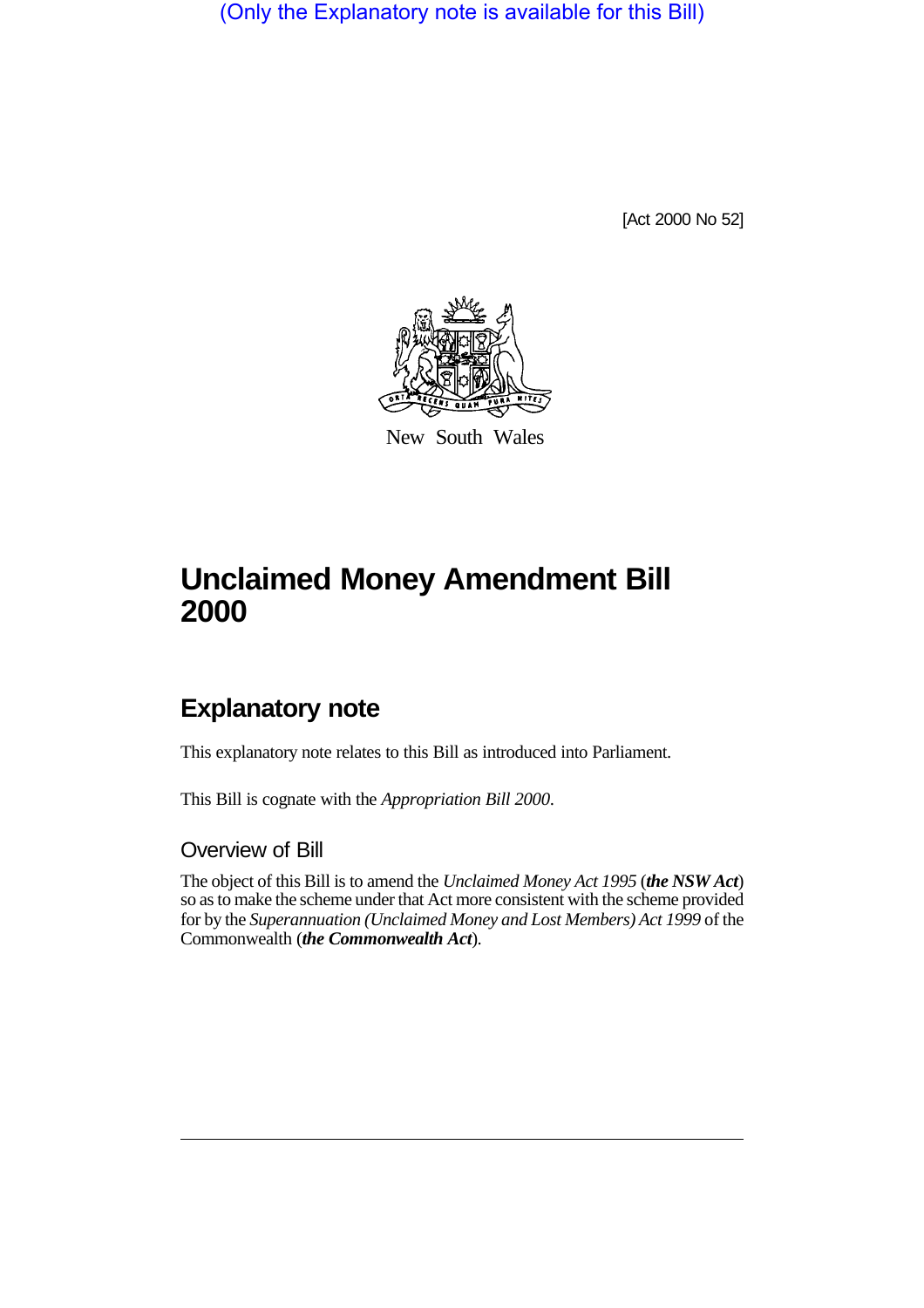Unclaimed Money Amendment Bill 2000 [Act 2000 No 52]

Explanatory note

## Outline of provisions

**Clause 1** sets out the name (also called the short title) of the proposed Act.

**Clause 2** provides for the commencement of the proposed Act on the date of assent.

**Clause 3** is a formal provision giving effect to the amendments to the *Unclaimed Money Act 1995* set out in Schedule 1.

# **Schedule 1 Amendments**

#### **Tax file numbers**

The amendments:

- (a) allow the Chief Commissioner of State Revenue to require a return relating to unclaimed superannuation benefits to include the tax file number of the fund that lodges the return and any member of the fund to whom the return relates (**Schedule 1 [12]**), and
- (b) allow the Chief Commissioner of State Revenue to request a person who is claiming an unclaimed superannuation benefit to provide his or her tax file number (**Schedule 1 [19]**).

This is consistent with Part 5 of the Commonwealth Act.

#### **Deduction of tax from unclaimed superannuation benefits**

The amendments make it clear that the Chief Commissioner of State Revenue can deduct any tax required to be deducted under a Commonwealth law from any repayment of an unclaimed superannuation benefit (**Schedule 1 [25]**).

#### **Use of Commonwealth register as "central register"**

The NSW Act requires the Chief Commissioner of State Revenue to keep a register of unclaimed superannuation benefits paid to the Chief Commissioner.

The amendments allow the Chief Commissioner of State Revenue to give information contained in the register to the Commonwealth Commissioner of Taxation (**Schedule 1 [22]**). The Commonwealth Commissioner of Taxation is also required to keep a register of unclaimed money under the Commonwealth Act, and that register may include information provided by State authorities.